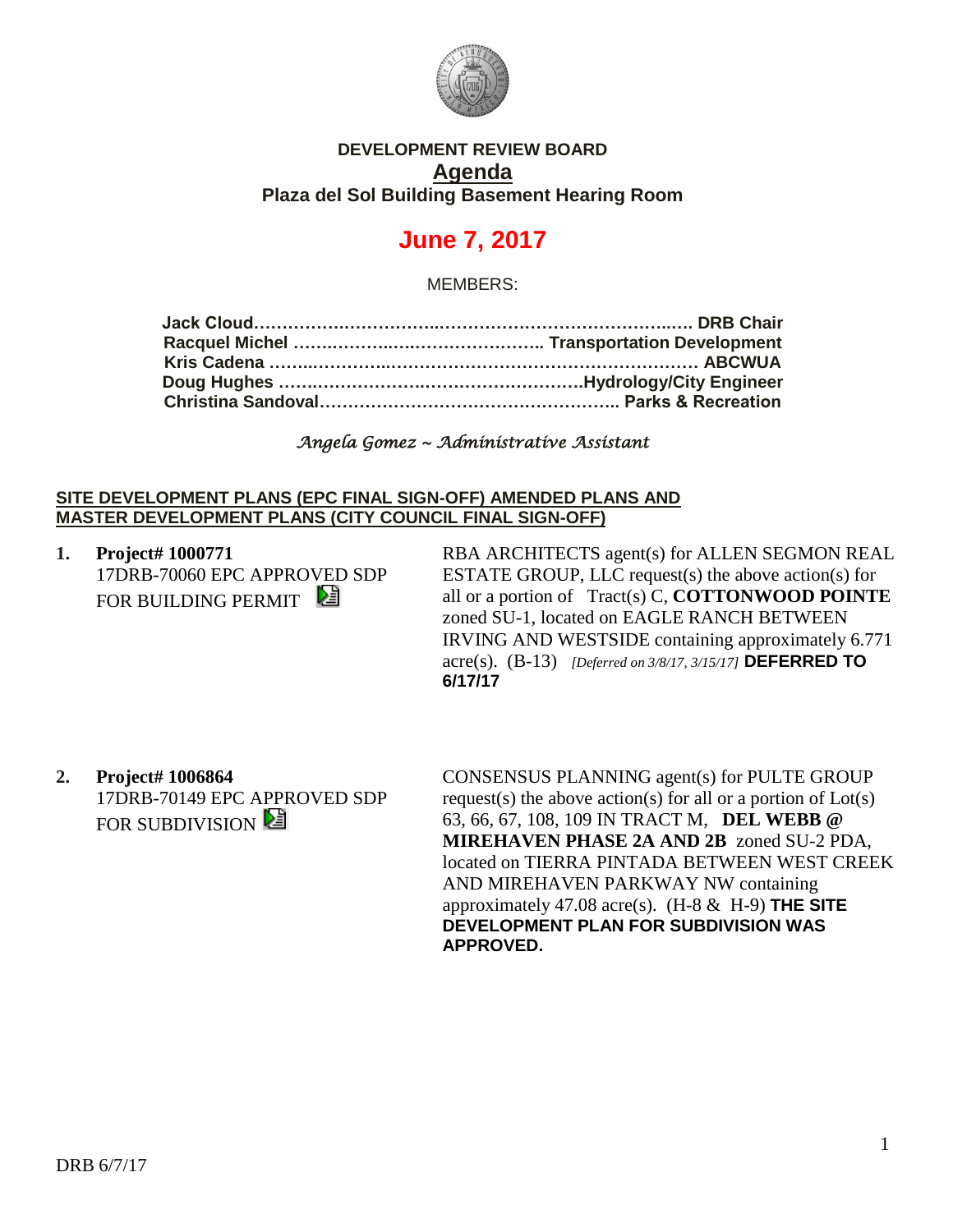#### **CASES WHICH REQUIRE PUBLIC NOTIFICATION MAJOR SUBDIVISIONS, VACATIONS, SIA EXTENSIONS AND SITE DEVELOPMENT PLANS**

### **3. Project# 1009082** 17DRB-70109 - SITE DEVELOPMENT PLAN FOR SUBDIVISION

CONSENSUS PLANNING agents for GROUP II 426 VC LLC request the referenced/ above action for all or a portion of Lot 1, Block 2 and Lots 4 & 5, Block 6, **VOLCANO CLIFFS UNIT 26** zoned SU-2/VCMX and SU-2/VCUR, located on the south side of PASEO DEL NORTE NW between CALLE PLATA NW and KIMMICK DR NW containing approximately 18.8 acres. (C-11) *[Deferred from 5/10/17]* **DEFERRED TO 7/12/17.**

## **4. Project# 1010675**

17DRB-70063 EASEMENT VACATIONS 17DRB-70064 PRELIM/ FINAL PLAT 17DRB-70069 SITE DEVELOPMENT PLAN FOR SUBDIVISION 17DRB-70070 SITE DEVELOPMENT PLAN FOR BUILDING PERMIT

SURV-TEK INC and MODULUS ARCHITECTS INC agents for PALOMAS EQUITIES LLC request the referenced/ above actions for Lots 5-A and 28-32, Block 11, **NORTH ALBUQUERQUE ACRES Tract A, Unit A,** zoned C-1/ or SU-2/RC, located on the southeast corner of PASEO DEL NORTE NE and SAN PEDRO DR NE containing approximately 6.7 acres. (D-18) *[Deferred from 3/29/17, 4/19/17, 5/3/17, 5/10/17, 5/24/17, 5/31/17]* **THE VACATIONS WERE APPROVED AS SHOWN ON EXHIBIT B IN THE PLANNING FILE PER SECTION 14-14-7-2(A) (1) AND (B) (1)(3) OF THE SUBDIVISION ORDINANCE. THE PRELIMINARY/ FINAL PLAT WAS APPROVED WITH FINAL SIGN OFF DELEGATED TO PLANNING FOR DRAINAGE EASEMENT AND PAYMENT OF PRO-RATA. THE SITE DEVELOPMENT PLAN FOR SUBDIVISION WAS APPROVED WITH FINAL SIGN-OFF DELEGATED TO PLANNING FOR 15 DAY APPEAL PERIOD. WITH THE SIGNING OF THE INFRASTRUCTURE LIST DATED 6/7/17 AND WITH AN APPROVED GRADING AND DRAINAGE PLAN STAMP DATED 5/25/17, THE SITE DEVELOPMENT PLAN FOR BUILDING PERMIT WAS APPROVED.**

## **MINOR PLATS, FINAL (MAJOR) PLATS, AMENDED PLATS AND PLANS**

**5. Project# 1010520** 16DRB-70050 MINOR - FINAL PLAT APPROVAL

THE GROUP agent(s) for NAZISH LLC request(s) the above action(s) for all or a portion of Lot(s) **ABQ FIRE STATION SITE NO. 19**, zoned RD, located on SIGNAL BETWEEN LOUISIANA AND EAGLE CANYON containing approximately 1.4778 acre(s). (C-19) *[Deferred on 2/17/16, 2/24/16, 3/2/16]* **THE FINAL PLAT WAS APROVED.**